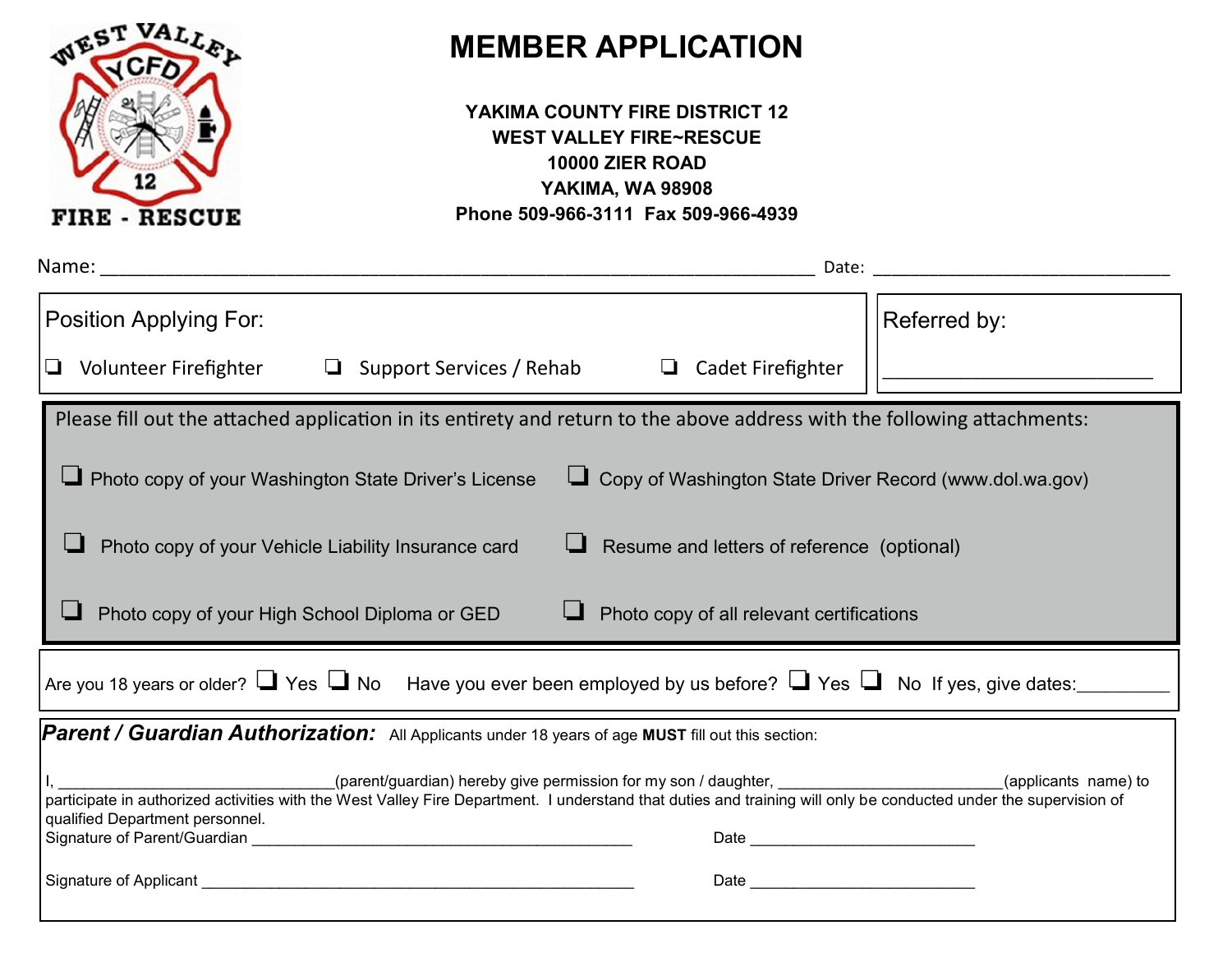**INSTRUCTIONS:** Please answer all questions on this application completely and accurately. All statements are subject to verification. Incorrect statements could result in rejection or termination. A resume may be submitted but **NOT** substituted for this application.

Please print clearly in dark ink or type.

| Social Security #       |       | Last Name |            |  |            | First Name | MI |
|-------------------------|-------|-----------|------------|--|------------|------------|----|
|                         |       |           |            |  |            |            |    |
| <b>Physical Address</b> |       |           |            |  |            |            |    |
|                         |       |           |            |  |            |            |    |
| City                    | State | Zip       | Home Phone |  | Cell Phone | Work Phone |    |
|                         |       |           |            |  |            |            |    |
|                         |       |           |            |  |            |            |    |
|                         |       |           |            |  |            |            |    |

| Are you either a citizen of the United States or an alien authorized to work in the United States? | YES NO |  |
|----------------------------------------------------------------------------------------------------|--------|--|
| (Employment is subject to verification of your legal right to work in the U.S.)                    |        |  |

| Washington Drivers License #:                                                                                                                                                                 | <b>Expiration Date:</b> | Endorsements: |     |           |
|-----------------------------------------------------------------------------------------------------------------------------------------------------------------------------------------------|-------------------------|---------------|-----|-----------|
|                                                                                                                                                                                               |                         |               |     |           |
| Can you provide proof of Vehicle Liability Insurance? (Please attach)                                                                                                                         |                         | YES.          |     | <b>NO</b> |
| Have you had any traffic infraction or moving violations in the past 10 years?                                                                                                                |                         | <b>YES</b>    |     | NO.       |
| If YES, please list details including type of offense and dates:                                                                                                                              |                         |               |     |           |
|                                                                                                                                                                                               |                         |               |     |           |
| Have you ever been convicted of a misdemeanor or felony?                                                                                                                                      |                         | YES.          | NO. |           |
| If YES, please give details including type of offense, sentence, and dates:                                                                                                                   |                         |               |     |           |
|                                                                                                                                                                                               |                         |               |     |           |
|                                                                                                                                                                                               |                         |               |     |           |
| (A conviction will not necessarily be a bar to employment. Facts such as age and time of the offense, seriousness and nature of the violation and rehabilitation will be taken into account.) |                         |               |     |           |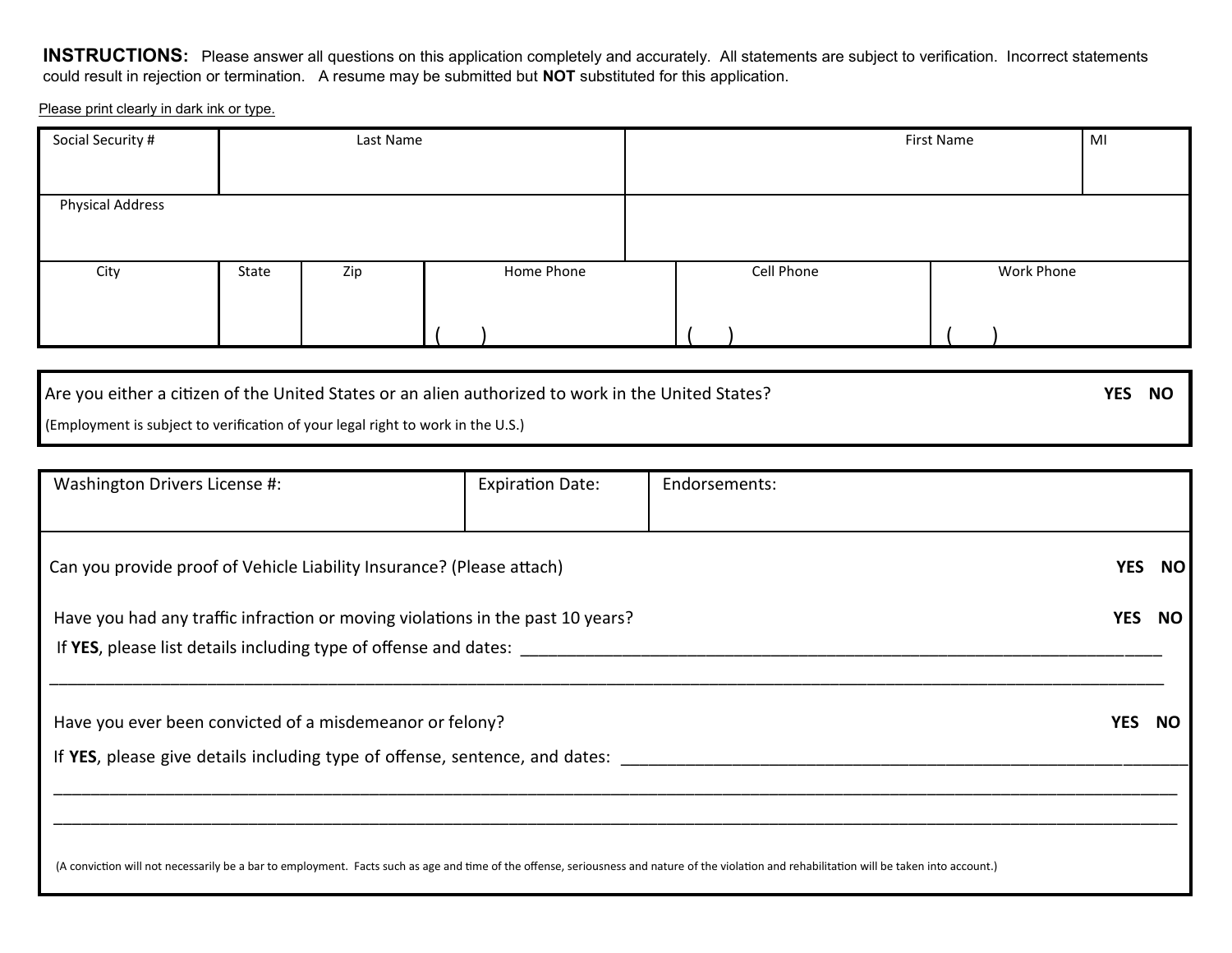# EMPLOYMENT RECORD

Give a complete account of your employment. Begin on the first line with your present or most recent position and work back. **Last 5 years of employment only.** (Please attach an additional sheet if necessary and include all periods of unemployment.) **Resumes may be attached but will not be accepted as a substitute for completing this section.** 

| MONTH / YEAR                      | NAME, ADDRESS, PHONE, OF EMPLOYER | POSITION/DUTIES                      | <b>REASON FOR LEAVING</b> |
|-----------------------------------|-----------------------------------|--------------------------------------|---------------------------|
| STARTED                           |                                   |                                      |                           |
|                                   |                                   |                                      |                           |
|                                   |                                   |                                      |                           |
| MONTH / YEAR                      |                                   |                                      | SUPERVISOR'S NAME & TITLE |
| ENDED                             |                                   |                                      |                           |
|                                   |                                   |                                      |                           |
|                                   |                                   |                                      |                           |
| WHAT DID YOU LIKE ABOUT THIS JOB? |                                   | WHAT DID YOU DISLIKE ABOUT THIS JOB? |                           |
|                                   |                                   |                                      |                           |
|                                   |                                   |                                      |                           |

| MONTH / YEAR<br>STARTED           | NAME, ADDRESS, PHONE, OF EMPLOYER | POSITION/DUTIES                      | <b>REASON FOR LEAVING</b> |
|-----------------------------------|-----------------------------------|--------------------------------------|---------------------------|
|                                   |                                   |                                      |                           |
|                                   |                                   |                                      |                           |
| MONTH / YEAR<br>ENDED             |                                   |                                      | SUPERVISOR'S NAME & TITLE |
|                                   |                                   |                                      |                           |
|                                   |                                   | WHAT DID YOU DISLIKE ABOUT THIS JOB? |                           |
| WHAT DID YOU LIKE ABOUT THIS JOB? |                                   |                                      |                           |

| MONTH / YEAR                      | NAME, ADDRESS, PHONE, OF EMPLOYER | POSITION/DUTIES                      | <b>REASON FOR LEAVING</b> |
|-----------------------------------|-----------------------------------|--------------------------------------|---------------------------|
| <b>STARTED</b>                    |                                   |                                      |                           |
|                                   |                                   |                                      |                           |
|                                   |                                   |                                      |                           |
| MONTH / YEAR                      |                                   |                                      | SUPERVISOR'S NAME & TITLE |
| ENDED                             |                                   |                                      |                           |
|                                   |                                   |                                      |                           |
|                                   |                                   |                                      |                           |
|                                   |                                   | WHAT DID YOU DISLIKE ABOUT THIS JOB? |                           |
| WHAT DID YOU LIKE ABOUT THIS JOB? |                                   |                                      |                           |
|                                   |                                   |                                      |                           |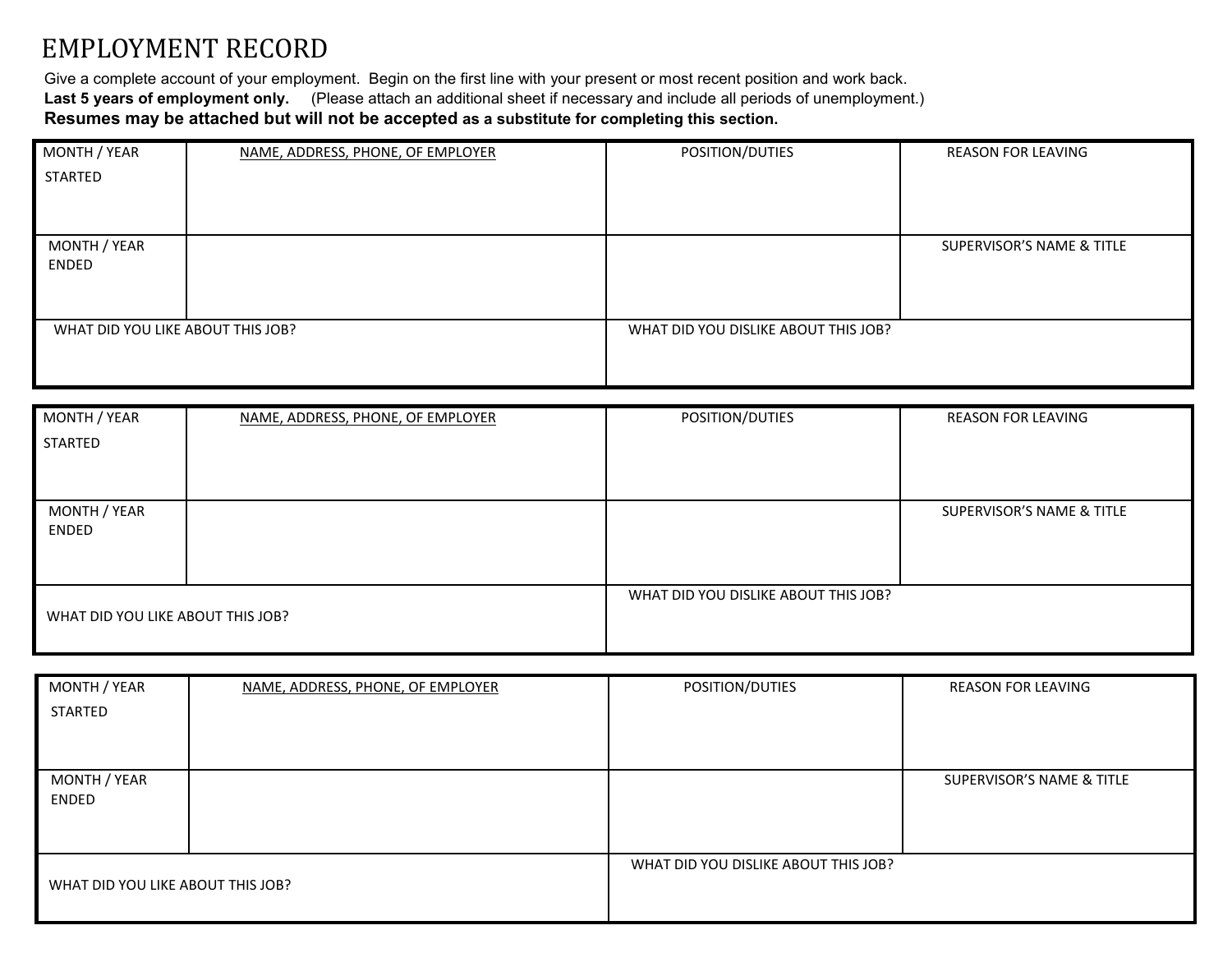## **EDUCATION AND TRAINING** (Pursuant to State law, use of a false or misleading degree is prohibited.)

|                                       | <b>School Name</b><br>City and State | # Years<br>Attended | Year<br>Graduated? | Major Subjects, Special Courses<br>Degrees |
|---------------------------------------|--------------------------------------|---------------------|--------------------|--------------------------------------------|
| <b>HIGH</b><br>SCHOOL                 |                                      |                     |                    |                                            |
| COLLEGE /                             |                                      |                     |                    |                                            |
| <b>UNIVERSITY</b>                     |                                      |                     |                    |                                            |
| GRADUATE                              |                                      |                     |                    |                                            |
| SCHOOL                                |                                      |                     |                    |                                            |
| <b>OTHER</b>                          |                                      |                     |                    |                                            |
| <b>EDUCATION</b>                      |                                      |                     |                    |                                            |
| <b>LICENSES &amp; CERTIFICATIONS:</b> |                                      |                     |                    |                                            |
|                                       |                                      |                     |                    |                                            |
| <b>OTHER SKILLS:</b>                  |                                      |                     |                    |                                            |
|                                       |                                      |                     |                    |                                            |

| List any skills, including Fire or Medical experience that might be of benefit to the Fire Department |  |  |  |  |
|-------------------------------------------------------------------------------------------------------|--|--|--|--|
|                                                                                                       |  |  |  |  |
|                                                                                                       |  |  |  |  |
|                                                                                                       |  |  |  |  |
|                                                                                                       |  |  |  |  |
|                                                                                                       |  |  |  |  |
|                                                                                                       |  |  |  |  |

### **REFERENCES:**

| <b>Name</b> | <b>Company &amp; Title</b> | Relationship to you | Phone# | Alternate # |
|-------------|----------------------------|---------------------|--------|-------------|
|             |                            |                     |        |             |
|             |                            |                     |        |             |
|             |                            |                     |        |             |
|             |                            |                     |        |             |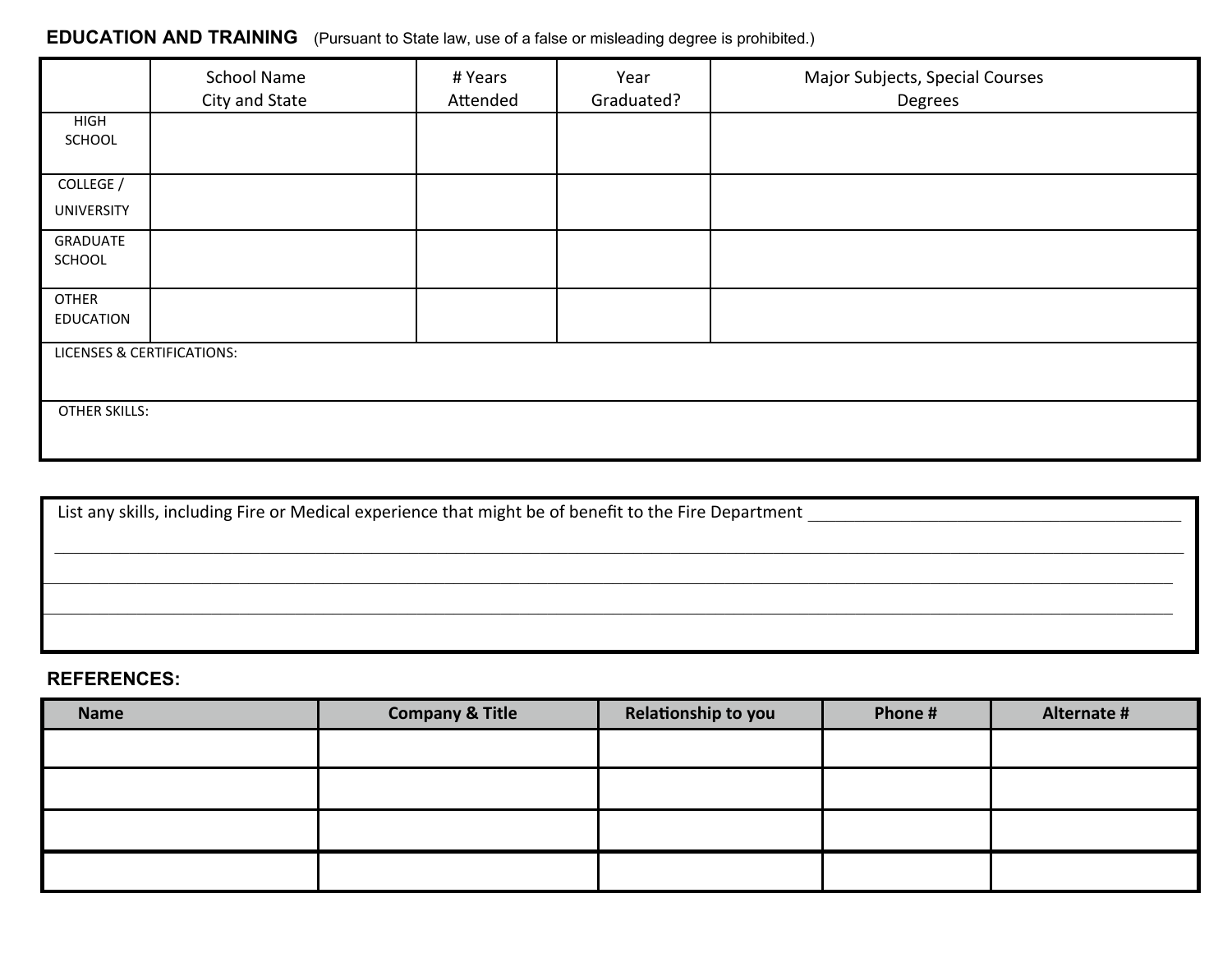## CERTIFICATE OF APPLICANT

#### *(Read carefully before initialing each bullet and signing below)*

I certify that all information given on this application is true, correct, and complete. I have not withheld any fact or circumstance which is covered by this application. \_\_\_\_\_\_\_\_ I understand that any false, misleading, or incomplete information on this application will result in rejection of my application or termination of my employment whenever discovered.

If I am considered for employment, I authorize any inquiry to be made about any information contained in this application. I agree to furnish additional information as may be requested; and I authorize Yakima County Fire District 12 and agencies or companies by choice of Yakima County Fire District 12 to investigate all information on this application. I release other parties from any claims, liabilities and damages resulting from obtaining or furnishing such information.

I understand that before or after receiving any offer of employment, I may be asked to submit to testing for the current illegal use of drugs by a firm that is chosen and paid for by YCFD 12. I understand that the reason for such testing is that YCFD 12 endeavors to operate its business in a safe manner for all employees, customers, residents, visitors and/or guests. The results of such testing will be communicated to YCFD 12 or its agents. If I refuse to be tested or if I produce a positive test result for the current illegal use of drugs, I understand that I will not be further considered for employment.

If I am employed, I understand that I will be asked to sign a Federal I-9 form and provide positive proof of my identity and verification of my right to live and work in the U.S.A.

If employed, I agree to abide by Yakima County Fire District 12 rules, procedures, and policies as modified from time to time, including any drug-free workplace policies. I understand that if I am employed, such employment will be for an indefinite period and can be terminated at any time by YCFD 12 or myself, without notice and/or without cause.

\_\_\_\_\_\_\_\_ I understand that this is an application only and that it does not constitute an offer of employment or an employment contract. As the Applicant named above, I authorize YCFD 12 and/or its agents to:

- 1. Obtain verification of information provided by me in this employment application in any supplemental questionnaire, exhibit, resume, or biographical sheets exhibited by Applicant.
- 2. Obtain information regarding work habits, skills and conduct from my past and present employers, as well as, listed or developed references or institutions.
- 3. Obtain information from law enforcement and other governmental agencies, military authorities, and private companies concerning my conduct, including traffic and criminal violations.
- 4. Obtain information from education institutions concerning my education all records, conduct, and skills.
- 5. Obtain a consumer credit report in conjunction with my application for employment.

*APPLICANT'S SIGNATURE: \_\_\_\_\_\_\_\_\_\_\_\_\_\_\_\_\_\_\_\_\_\_\_\_\_\_\_\_\_\_\_\_\_\_\_\_\_\_\_\_\_\_\_\_\_\_\_\_\_\_\_\_\_\_\_\_\_\_\_\_\_\_\_\_\_\_\_\_\_\_\_\_\_\_ DATE: \_\_\_\_\_\_\_\_\_\_\_\_\_\_\_\_\_\_\_\_\_\_\_\_\_\_\_\_\_\_\_\_\_\_\_\_\_\_\_\_* 

**DRIVERS LICENSE # & STATE:** \_\_\_\_\_\_\_\_\_\_\_\_\_\_\_\_\_\_\_\_\_\_\_\_\_\_\_\_\_\_\_\_\_\_\_\_\_\_\_\_\_\_\_\_\_\_\_\_\_\_\_\_\_\_\_\_\_\_\_\_\_\_\_\_\_\_\_\_\_\_\_\_ **SOCIAL SECURITY #:** \_\_\_\_\_\_\_\_\_\_\_\_\_\_\_\_\_\_\_\_\_\_\_\_\_\_\_\_\_

#### *A copy of this authorization and release shall be as valid as the original.*

The information obtained will in no way be used in violation of any federal or state equal employment opportunity law or regulation. I further authorize all institution, agencies, companies, or persons referred to above, to give Yakima County Fire District 12 and/or its agents all information requested. I release YCFD 12, its agents, and all other parties from any claims liabilities, and damages resulting from obtaining or furnishing information.